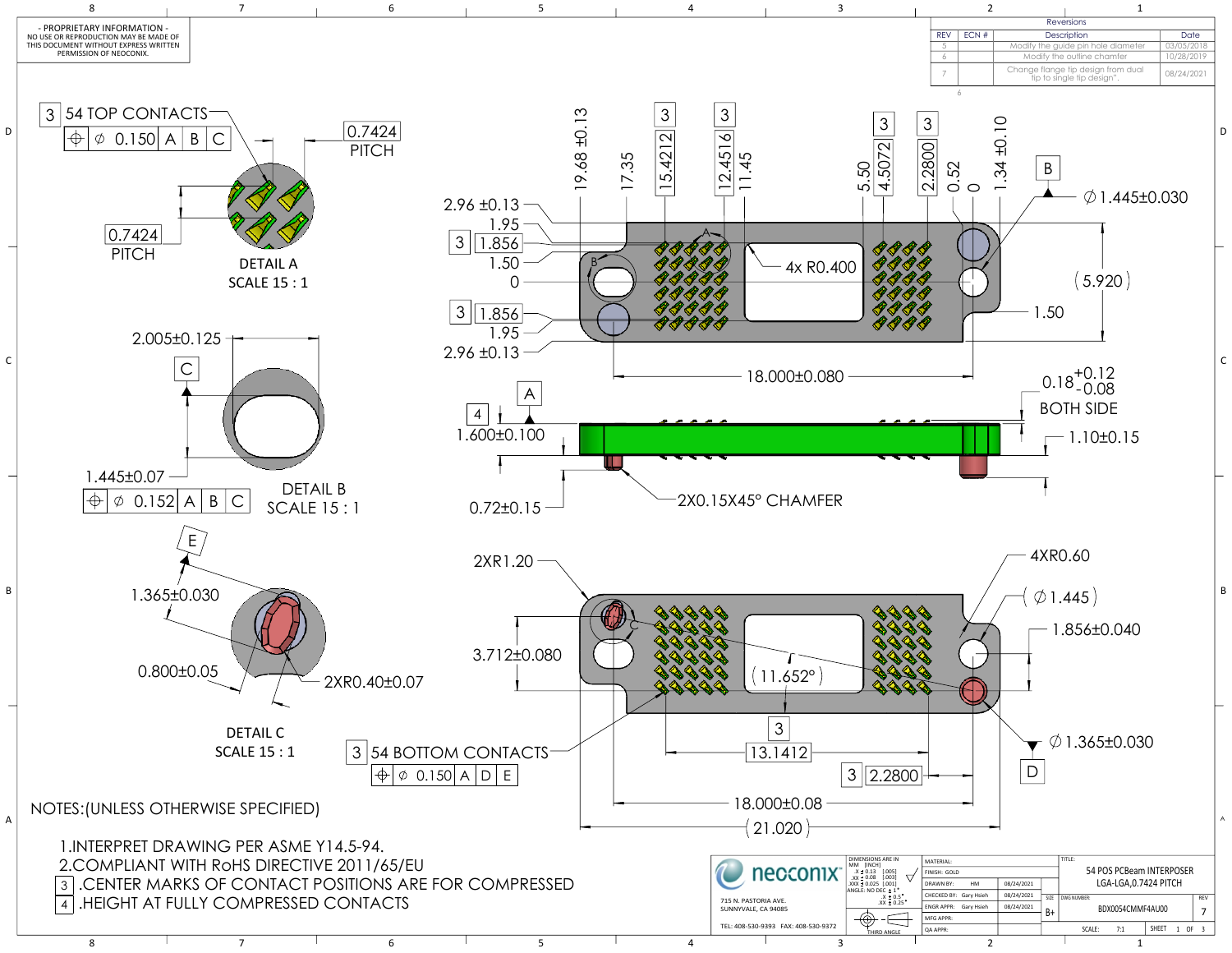

| $\mathcal{L}(\mathcal{L}(\mathcal{L}(\mathcal{L}(\mathcal{L}(\mathcal{L}(\mathcal{L}(\mathcal{L}(\mathcal{L}(\mathcal{L}(\mathcal{L}(\mathcal{L}(\mathcal{L}(\mathcal{L}(\mathcal{L}(\mathcal{L}(\mathcal{L}(\mathcal{L}(\mathcal{L}(\mathcal{L}(\mathcal{L}(\mathcal{L}(\mathcal{L}(\mathcal{L}(\mathcal{L}(\mathcal{L}(\mathcal{L}(\mathcal{L}(\mathcal{L}(\mathcal{L}(\mathcal{L}(\mathcal{L}(\mathcal{L}(\mathcal{L}(\mathcal{L}(\mathcal{L}(\mathcal{$ |                                        |                                                              |                    |                                                 |                        | <b>DIMENSIONS ARE IN</b>            | MATERIAL:                             |                |  |                         |        |
|-------------------------------------------------------------------------------------------------------------------------------------------------------------------------------------------------------------------------------------------------------------------------------------------------------------------------------------------------------------------------------------------------------------------------------------------------------------|----------------------------------------|--------------------------------------------------------------|--------------------|-------------------------------------------------|------------------------|-------------------------------------|---------------------------------------|----------------|--|-------------------------|--------|
|                                                                                                                                                                                                                                                                                                                                                                                                                                                             |                                        | LDERMASK IS APPLIED IN THE ARRAY AREA. IT SHALL NOT PROTRUDE |                    |                                                 |                        | necconix <sup>®</sup>               | $.X \pm 0.13$ [.005]<br>$XX \pm 0.08$ | I FINISH: Gold |  | RECOMMEND PCB FOOTPRINT |        |
|                                                                                                                                                                                                                                                                                                                                                                                                                                                             |                                        |                                                              | XXX ± 0.025 [.001] | <b>DRAWN BY:</b><br>HM                          | 08/24/2021             |                                     |                                       |                |  |                         |        |
|                                                                                                                                                                                                                                                                                                                                                                                                                                                             | ETHE PLANE OF THE CONTACT PAD SURFACE. |                                                              |                    | ANGLE: NO DEC ± 1<br>.X ± 0.5<br>$.XX \pm 0.25$ | CHECKED BY: Gary Hsieh | 08/24/2021                          | SIZE DWG NUMBER:                      | REV            |  |                         |        |
|                                                                                                                                                                                                                                                                                                                                                                                                                                                             |                                        | 715 N. PASTORIA AVE.<br>SUNNYVALE, CA 94085                  |                    | ENGR APPR: Gary Hsieh                           | 08/24/2021             | BDX0054CMMF4AU00                    |                                       |                |  |                         |        |
|                                                                                                                                                                                                                                                                                                                                                                                                                                                             |                                        |                                                              |                    |                                                 |                        |                                     |                                       | MFG APPR:      |  |                         |        |
|                                                                                                                                                                                                                                                                                                                                                                                                                                                             |                                        |                                                              |                    |                                                 |                        | TEL: 408-530-9393 FAX: 408-530-9372 | THIRD ANGLE                           | QA APPR:       |  | SHEET<br>SCALE:<br>7:1  | $-OF3$ |
|                                                                                                                                                                                                                                                                                                                                                                                                                                                             |                                        |                                                              |                    |                                                 |                        |                                     |                                       |                |  |                         |        |